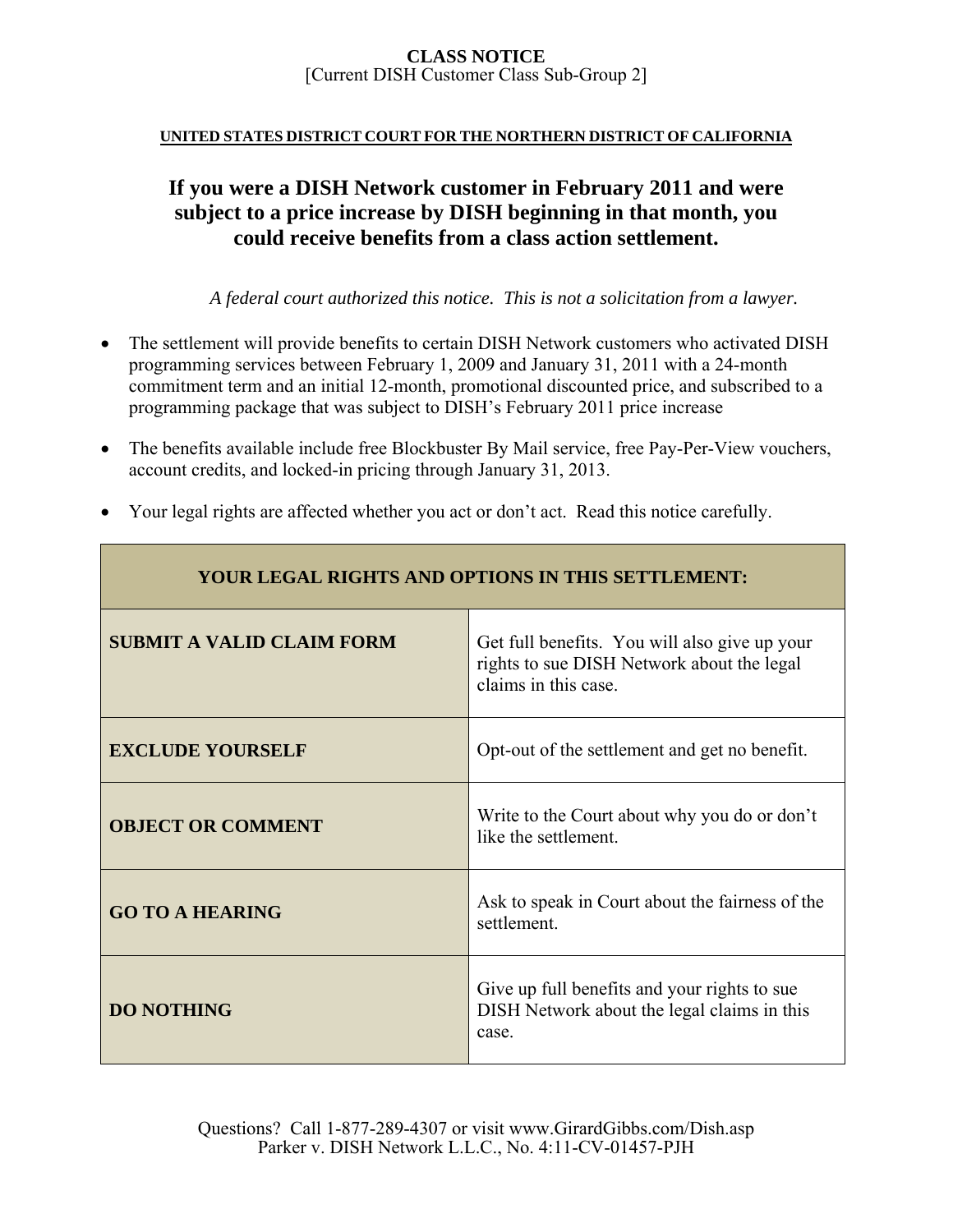# **WHAT THIS NOTICE CONTAINS**

| <b>BASIC INFORMATION.</b>                                                                   |  |
|---------------------------------------------------------------------------------------------|--|
| 1.                                                                                          |  |
| 2.                                                                                          |  |
| 3.                                                                                          |  |
| 4.                                                                                          |  |
| WHO IS IN THE SETTLEMENT.                                                                   |  |
| 5.                                                                                          |  |
| 6                                                                                           |  |
|                                                                                             |  |
| 7.                                                                                          |  |
| 8.                                                                                          |  |
| HOW CAN I GET MY BENEFIT-SUBMITTING A VALID CLAIM FORM 4                                    |  |
| 9.                                                                                          |  |
| 10.                                                                                         |  |
| 11.                                                                                         |  |
|                                                                                             |  |
| 12.                                                                                         |  |
| 13.                                                                                         |  |
| If I exclude myself, can I get any of the benefits offered in this settlement?5<br>14.      |  |
|                                                                                             |  |
|                                                                                             |  |
| 16.                                                                                         |  |
|                                                                                             |  |
| 17.                                                                                         |  |
| What is the difference between objecting to the settlement and excluding myself from<br>18. |  |
| the settlement?                                                                             |  |
|                                                                                             |  |
| 19.                                                                                         |  |
| 20.                                                                                         |  |
| 21.                                                                                         |  |
| IF YOU DO NOTHING                                                                           |  |
| 22.                                                                                         |  |
|                                                                                             |  |
| 23.                                                                                         |  |
| 24.                                                                                         |  |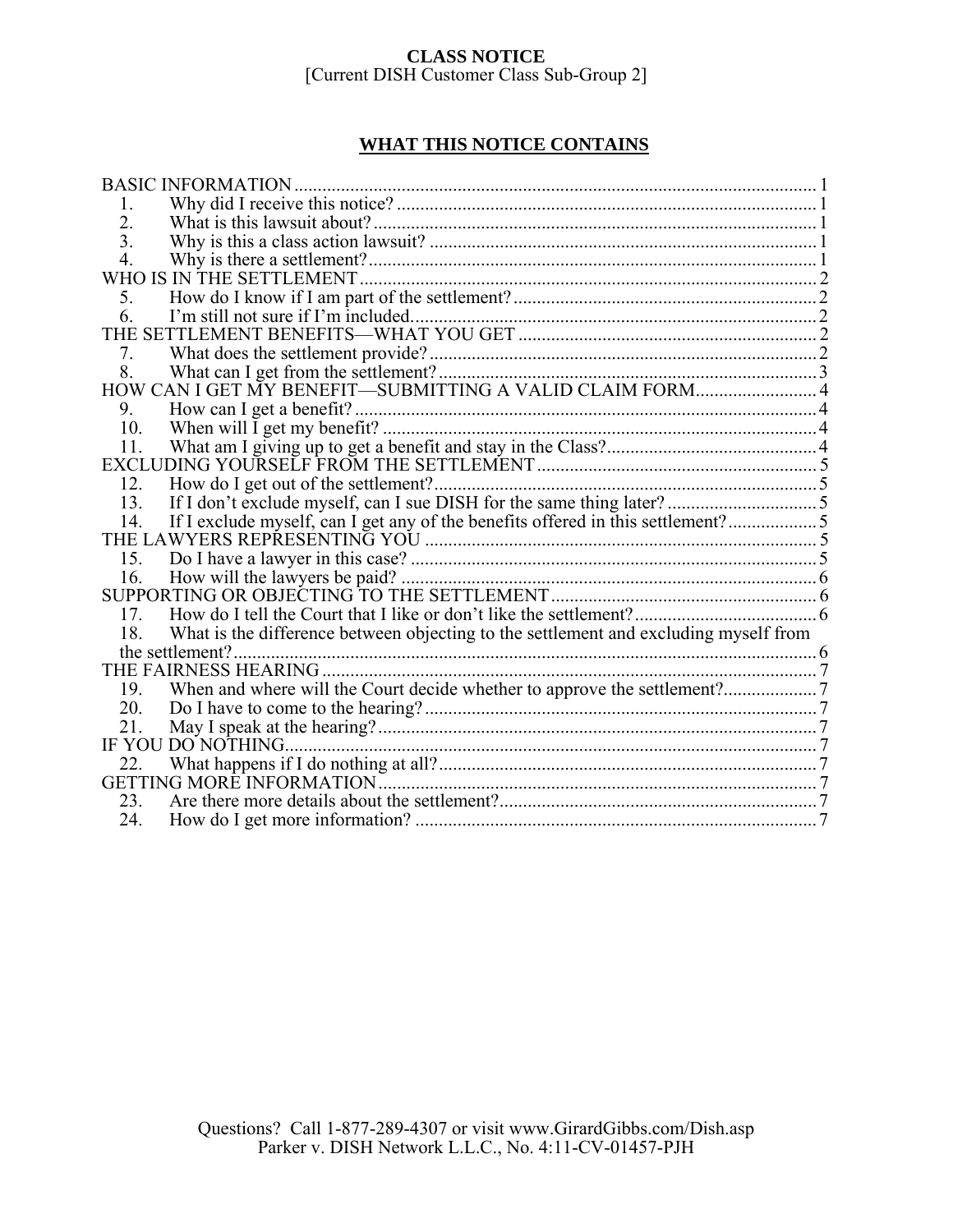# **BASIC INFORMATION**

## **1. Why did I receive this notice?**

You received this notice because you may have activated Dish Network ("DISH") programming services between February 1, 2009 and January 31, 2011 with a 24-month commitment term and an initial 12-month promotional discounted price and subscribed to a programming package that was subject to DISH's February 2011 price increase.

The Court sent you this notice because you have a right to know about a proposed settlement of a class action lawsuit, and about your options, before the Court decides whether to approve the settlement. If the Court approves the settlement, DISH will distribute the settlement benefits after all appeals are resolved.

This notice explains the lawsuit, the settlement, your legal rights, and what benefits are available, who is eligible for them, and how to get them.

The Court in charge of the case is the United States District Court for the Northern District of California, and the case is known as *Parker v. DISH Network L.L.C.*, No. 4:11-CV-01457. The people who sued are called Plaintiffs and the company they sued, DISH, is called the Defendant.

## **2. What is this lawsuit about?**

 Plaintiffs allege that DISH advertised a 12-month fixed promotional price to subscribers who signed up for DISH programming services with a 24-month commitment term between February 1, 2009 and January 31, 2011. According to the lawsuit, DISH violated consumer laws and its contracts with subscribers when it raised rates in February 2011 by \$3 or \$5 per month (depending on the DISH package). DISH denies these claims and maintains, among other things, that (a) the promotional prices were not fixed rates but instead were discounted amounts against the standard rate, which customers continued to enjoy after the price increase; and (b) its advertisements and contracts contained conspicuous disclaimers that DISH retains the right to increase prices. However, to avoid the burden and cost of further litigation, DISH has agreed to provide certain benefits to current and former DISH subscribers to settle this matter.

### **3. Why is this a class action lawsuit?**

In a class action, one or more people, called Class Representatives (in this case Nansee Parker and Phong Pham), sue on behalf of people who have similar claims. All of these people form a Class and are Class Members. One court resolves the issues for all Class Members, except for those who exclude themselves from the Class. U.S. District Judge Phyllis J. Hamilton is in charge of this class action.

## **4. Why is there a settlement?**

The Court did not decide in favor of Plaintiffs or Defendant. Instead, both sides agreed to a settlement. That way, they avoid the cost of a trial, and the people affected will quickly receive a benefit. The Class Representatives and the attorneys think the settlement is best for the Class.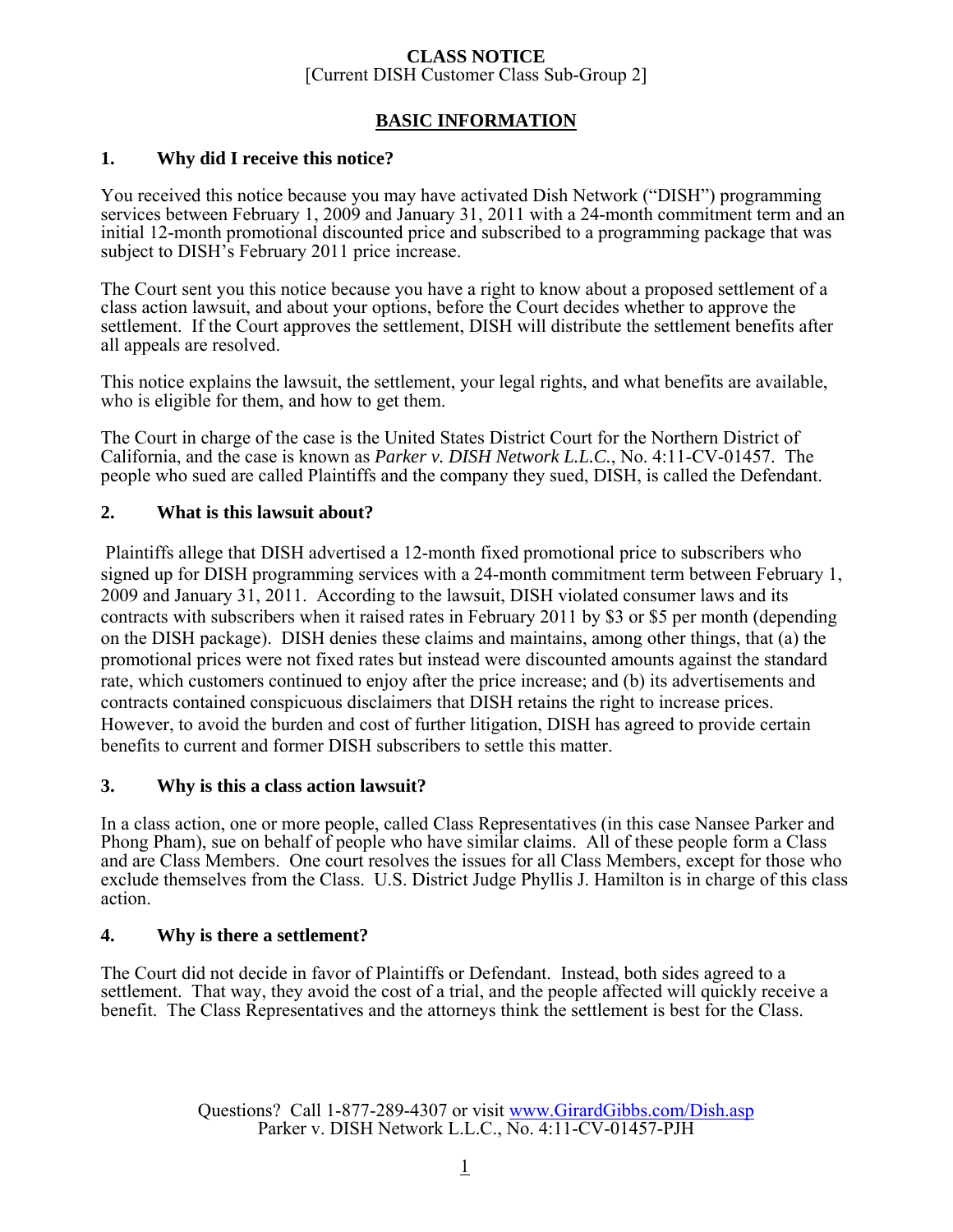# **CLASS NOTICE**

[Current DISH Customer Class Sub-Group 2]

## **WHO IS IN THE SETTLEMENT**

To see if you will receive any benefits from the settlement, you must first determine if you are a Class Member.

## **5. How do I know if I am part of the settlement?**

Judge Hamilton decided that everyone who fits this description is a Class Member: *All persons residing in the United States who activated DISH programming services between February 1, 2009 and January 31, 2011 with a 24-month commitment term and an initial 12-month, promotional discounted price, and subscribed to a programming package that was subject to DISH's February 2011 Price Increase, excluding only: (a) customers who received programming, equipment, and/or monetary accommodations after the February 2011 Price Increase in response to complaint(s) about the price increase, (b) customers who were in the second year (i.e., months 13 to 24) of their 24-month commitment term for one of the following packages: DISH's America's Everything Pak, Latino Welcome Pack, Latino Clásico, Latino Plus, Latino Dos, or Latino Max at the time of the February 2011 Price Increase, and (c) the judge to whom this case is assigned, any member of the judge's immediate family, and the judge's staff and their immediate families.*

## **6. I'm still not sure if I'm included.**

If you are still not sure whether you are a Class Member, you can ask for help by calling 1-877-289- 4307.

## **THE SETTLEMENT BENEFITS—WHAT YOU GET**

## **7. What does the settlement provide?**

If the settlement is approved, Class Members will be entitled to certain benefits based on one of the Sub-Groups described below.

- (a) *Current DISH Customer Class Sub-Group 1*. Settlement Class Members who are current DISH customers as of the date of the Class Notice and paid one to four months of the February 2011 price increase within the first 12 months of their service contracts.
- (b) *Current DISH Customer Class Sub-Group 2*. Settlement Class Members who are current DISH customers as of the date of the Class Notice and paid five to eight months of the February 2011 price increase within the first 12 months of their service contracts.
- (c) *Current DISH Customer Class Sub-Group 3*. Settlement Class Members who are current DISH customers as of the date of the Class Notice and paid nine to twelve months of the February 2011 price increase within the first 12 months of their service contracts.
- Questions? Call 1-877-289-4307 or visit www.GirardGibbs.com/Dish.asp Parker v. DISH Network L.L.C., No. 4:11-CV-01457-PJH (d) *Former DISH Customer Class Sub-Group 1*. Settlement Class Members who are not current DISH customers as of the date of the Class Notice and: (1) paid one to four months of the February 2011 price increase within the first 12 months of their service contracts; (2) voluntarily disconnected after February 1, 2011 (and were not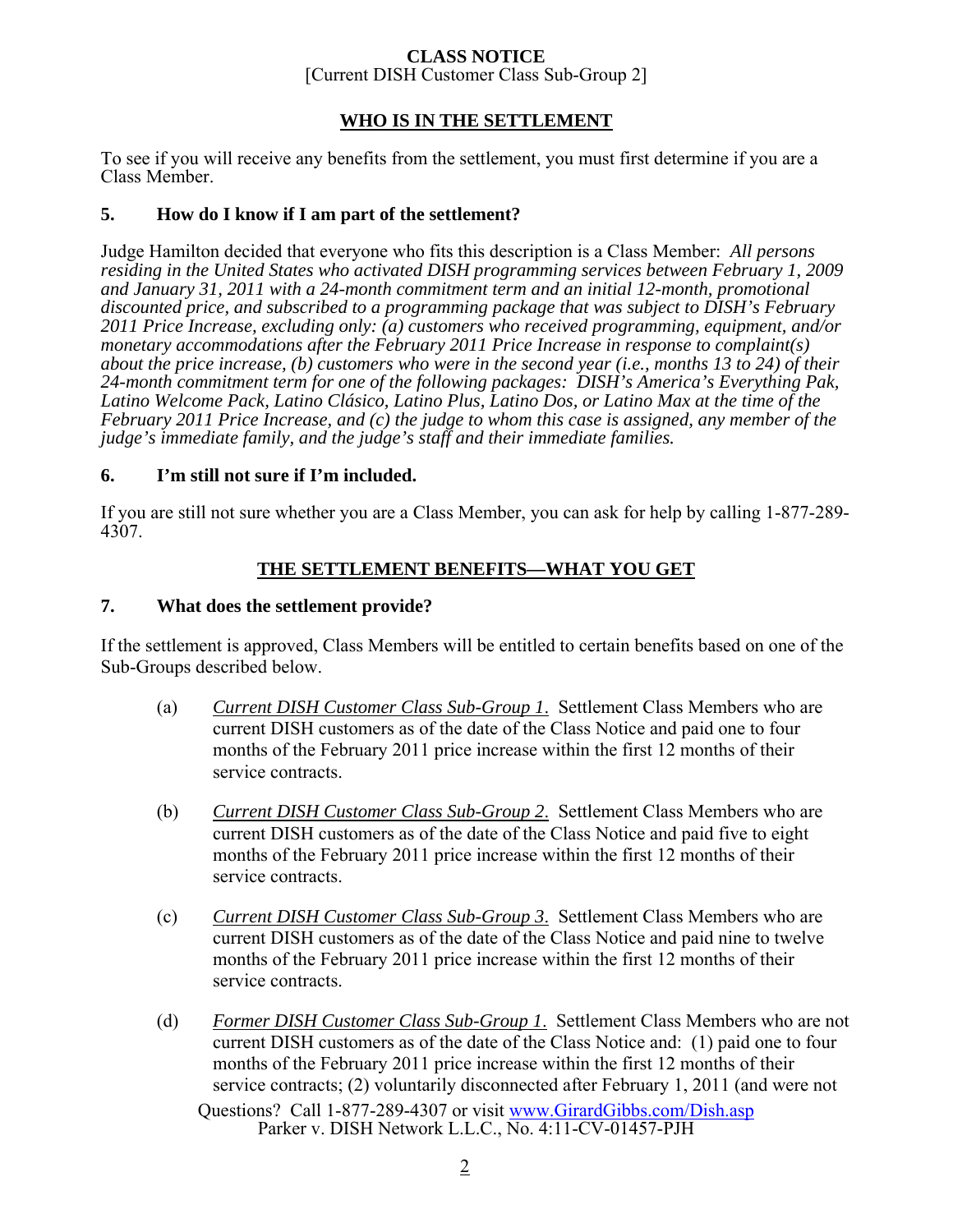otherwise disconnected because of their failure to pay); and (3) did not receive a waiver of their cancellation fee.

- (e) *Former DISH Customer Class Sub-Group 2*. Settlement Class Members who are not current DISH customers as of the date of the Class Notice and: (1) paid five to eight months of the February 2011 price increase within the first 12 months of their service contracts; (2) voluntarily disconnected after February 1, 2011 (and were not otherwise disconnected because of their failure to pay); and (3) did not receive a waiver of their cancellation fee.
- (f) *Former DISH Customer Class Sub-Group 3*. Settlement Class Members who are not current DISH customers as of the date of the Class Notice and: (1) paid nine to twelve months of the February 2011 price increase within the first 12 months of their service contracts; (2) voluntarily disconnected after February 1, 2011 (and were not otherwise disconnected because of their failure to pay); and (3) did not receive a waiver of their cancellation fee.
- (g) *Second Year DISH Customer Class Sub-Group.* Settlement Class Members who were in their second year (*i.e.,* month 13-24) of their 24-month service contracts at the time of the February 2011 price increase and who subscribed to one of the following programming packages: DISH America, America Silver, America Gold, America's Top 120 (AT120), America's Top 120 Plus (AT120+), America's Top 200 (AT200), or America's Top 250 (AT250) (the "Price Protected Packages").

# **8. What can I get from the settlement?**

It has been determined that you are a part of the Current DISH Customer Class Sub-Group 2. You are therefore entitled to select one of the following three options:

- Three (3) free months of Blockbuster By Mail (a one-disc-at-a-time DVD by mail rental service), which will automatically terminate, or
- Four (4) free DISH Pay-Per-View Vouchers, which shall expire in 18 months, or
- A one-time \$10.00 credit to your DISH account.

In addition to the benefit that you select, and as long as you subscribe to one of the Price Protected Packages (see 7(g) above), your monthly rate that was in effect immediately after the February 2011 Price Increase will not increase until at least January 31, 2013. However, if you are still in the first year of your 24-month commitment term, DISH may increase your discounted rate to the current, regular rate that is in effect at the end of your 12-month promotional period.

If you believe that you are part of a different Class Sub-Group, please contact DISH at 1-877-289- 4307.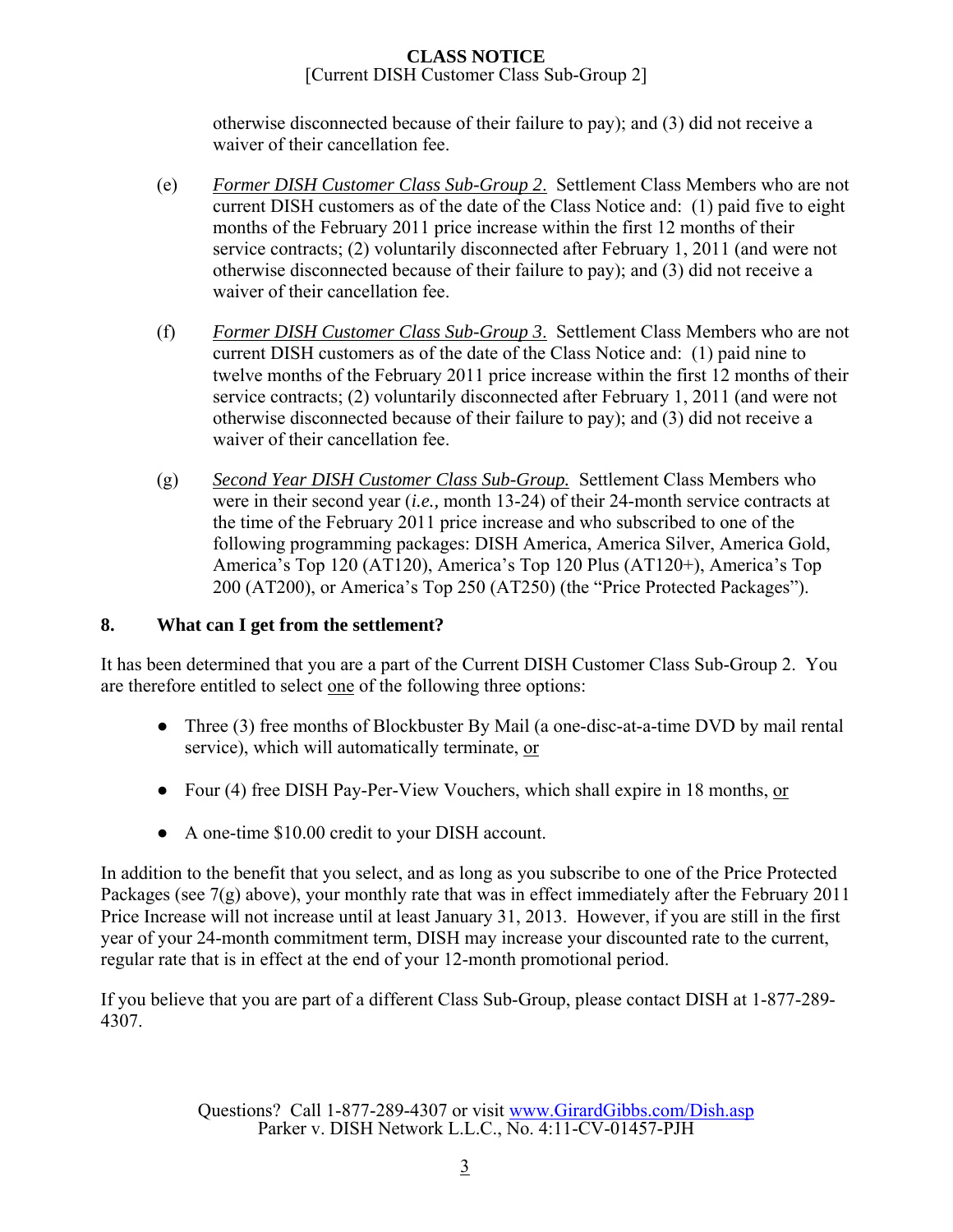## **HOW CAN I GET MY BENEFIT—SUBMITTING A VALID CLAIM FORM**

## **9. How can I get a benefit?**

In order to receive one of the three optional benefits for which you are eligible, you must fully and accurately fill out and submit the claim form attached to this notice. You can also download a claim form at www.GirardGibbs.com/Dish.asp. Read the instructions carefully, fill out and sign the form, and **either** mail the completed form to DISH Settlement Claims Administrator / DISH Settlement Claim Forms, P.O. Box 6224, Englewood, CO 80155 **or** e-mail the completed form, as a scanned pdf attachment, to parkerdishsettlement@dish.com so that it is postmarked (if mailed) or received (if e-mailed) no later than March 10, 2012. But DISH will not increase the monthly rate before January 31, 2013 as to the Price Protected Packages (defined in Section 7(g) above), even if you do not submit a claim form.

## **10. When will I get my benefit?**

If you timely submit a fully and accurately completed claim form, the benefit you selected will be issued to you within 60 days after the settlement's effective date. If you select the Blockbuster By Mail benefit, DISH will provide you a promotional code and instructions on how to activate your free subscription or apply the benefit to your existing subscription. Promotional codes will remain valid for 60 days after issuance. If you fail to sign up for Blockbuster By Mail before the promotional code expires, you will not be entitled to any substitute benefit. If you select the Pay-Per-View benefit or the account credit option, the Pay-Per-View vouchers or account credit will be electronically issued to your DISH account. Pay-Per-View vouchers will be valid for 18 months after issuance. If you have unredeemed Pay-Per-View vouchers or account credits at the time your DISH account is terminated, you will not be entitled to any substitute benefit.

If you timely submit a fully and accurately completed "Current DISH Customer" Claim Form and select either the Pay-Per-View or account credit benefit but are not a current DISH customer at the time that benefits are distributed, you will instead be sent a promotional code for enrollment in the Blockbuster By Mail benefit applicable to your Sub-Group. If you fail to sign up for Blockbuster By Mail within 30 days of receiving the promotional code, you will not be able to claim the Blockbuster by Mail benefit or entitled to any substitute benefit.

## **11. What am I giving up to get a benefit and stay in the Class?**

Unless you exclude yourself, you are staying in the Class, and that means that you can't sue, continue to sue, or be part of any other lawsuit against DISH about the legal issues in *this* case. It also means that all of the Court's orders will apply to you and legally bind you. If you stay in the Class, you will agree to release all claims against DISH that members of the Class have alleged or could have alleged in this lawsuit regarding DISH's February 2011 price increase, including, but not limited to, claims for money damages or monetary relief. The full release is available in the Settlement Agreement.

Questions? Call 1-877-289-4307 or visit www.GirardGibbs.com/Dish.asp Parker v. DISH Network L.L.C., No. 4:11-CV-01457-PJH The settlement and release will extend to DISH and EchoStar Technologies L.L.C., and their past and present direct and indirect parent, subsidiary, and affiliated persons; the officers, directors, employees, partners, shareholders, agents, attorneys, and insurers of all of the foregoing; and the predecessors, successors, assigns, and legal representatives of all of the foregoing. If you do not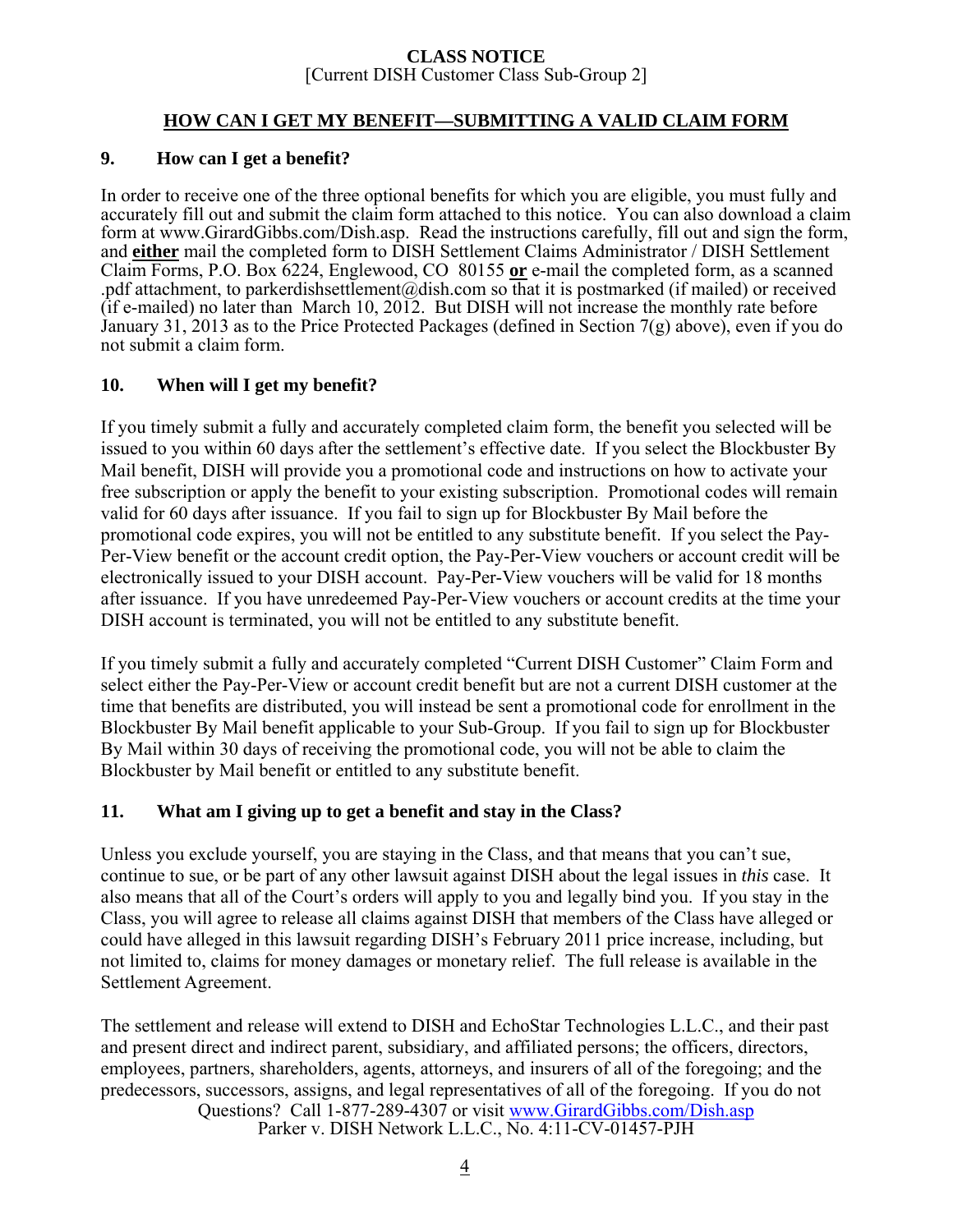exclude yourself from the Settlement Class, you will be deemed to have entered into this settlement and to have settled and released, among other things, the above described claims.

If the settlement is approved by the Court and becomes final, the settlement will be consummated and the case will end. If the settlement is not approved by the Court or does not become final for some other reason, the litigation will continue.

# **EXCLUDING YOURSELF FROM THE SETTLEMENT**

If you don't want a benefit from this settlement or want to keep the right to sue or continue to sue DISH on your own about the legal issues in this case, then you must take steps to exclude yourself from (or "opt-out" of) the Settlement Class.

## **12. How do I get out of the settlement?**

To validly exclude yourself from the Class, you must send a letter by mail that is signed by you and includes: (1) a specific statement that you request exclusion from the Class in *Parker v. DISH Network L.L.C.,* Case No. 11-cv-01457-PJH; (2) your full name, address and telephone number; and (3) your current or former DISH Network account number. You must mail your exclusion request postmarked no later than **March 2, 2012**, to:

> DISH Settlement Claims Administrator DISH Settlement Exclusions P.O. Box 6224 Englewood, CO 80155

You cannot exclude yourself by phone or e-mail. If you ask to be excluded, you will not get any settlement benefit and you cannot object to the settlement. You will not be legally bound by anything that happens in this lawsuit. You may be able to sue (or continue to sue) DISH.

## **13. If I don't exclude myself, can I sue DISH for the same thing later?**

No. Unless you exclude yourself, you give up the right to sue DISH for the claims that this settlement resolves. If you have a pending lawsuit, speak to your lawyer in that lawsuit immediately. You must exclude yourself from *this* Class to continue your own lawsuit.

## **14. If I exclude myself, can I get any of the benefits offered in this settlement?**

No. If you exclude yourself, do not send in a claim form to ask for any benefit.

## **THE LAWYERS REPRESENTING YOU**

## **15. Do I have a lawyer in this case?**

The Court has appointed the law firms Girard Gibbs LLP, Cohen Milstein Sellers & Toll PLLC, and The Wentz Law Firm to represent you and all Class Members. The law firms are called "Class Counsel." You will not be charged for these lawyers. If you want to be represented by your own lawyer, you may hire one at your own expense.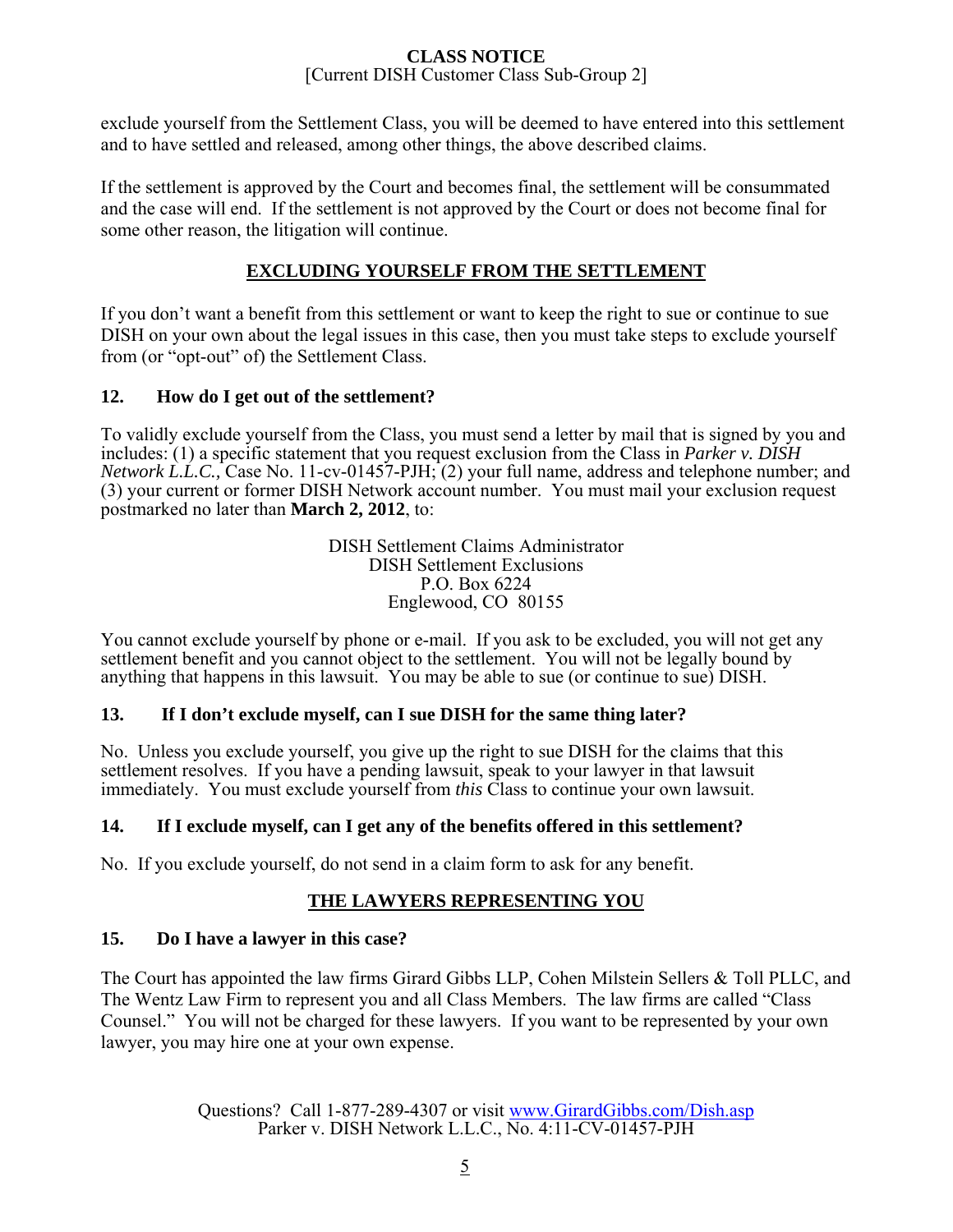## **16. How will the lawyers be paid?**

Class Counsel will ask the Court to award them attorneys' fees and costs up to \$817,500.00, and incentive payments of \$500.00 each for the Class Representatives, Nansee Parker and Phong Pham. The Court may award less than these amounts. DISH has agreed not to oppose these attorneys' fees, costs, and incentive payments and will separately pay the amounts that the Court awards, not to exceed the above amounts. These amounts will not be paid by Class Members and will not reduce the benefits available to Class Members.

## **SUPPORTING OR OBJECTING TO THE SETTLEMENT**

## **17. How do I tell the Court that I like or don't like the settlement?**

If you are a Class Member, you can tell the Court that you like the settlement and it should be approved, or that you object to the settlement and think the Court should not approve it. The Court will consider your views. However, if the Court rejects your objection, you will be bound by the terms of the Settlement.

You can object by speaking at the Fairness Hearing, submitting a written objection, or both. Written objections must be sent to each of the following addresses postmarked no later than **March 2, 2012**:

| <b>COURT</b>                                                                                                                                                                  | <b>COUNSEL</b>                                                                                                                                |
|-------------------------------------------------------------------------------------------------------------------------------------------------------------------------------|-----------------------------------------------------------------------------------------------------------------------------------------------|
| Clerk of the Court<br><b>United States District Court</b><br>Northern District of California<br><b>Oakland Division</b><br>1301 Clay Street, Ste. 400 S.<br>Oakland, CA 94612 | <b>DISH Settlement</b><br>Comments/Objections<br>Girard Gibbs LLP<br>601 California Street, 14 <sup>th</sup> Floor<br>San Francisco, CA 94108 |

Your written objection must include: (1) your full name, address and telephone number; (2) your current or former DISH Network account number; and (3) your specific objection and a statement of its basis. If you are represented by separate counsel, you must also identify your attorney. You do not have to file a written objection to speak at the Fairness Hearing, and the Court will consider your written objection even if you do not come to the hearing.

## **18. What is the difference between objecting to the settlement and excluding myself from the settlement?**

Objecting is simply telling the Court that you don't like something about the settlement. You can object only if you stay in the Class. Excluding yourself is telling the Court that you don't want to be part of the Class. If you exclude yourself, you have no basis to object because the case no longer affects you.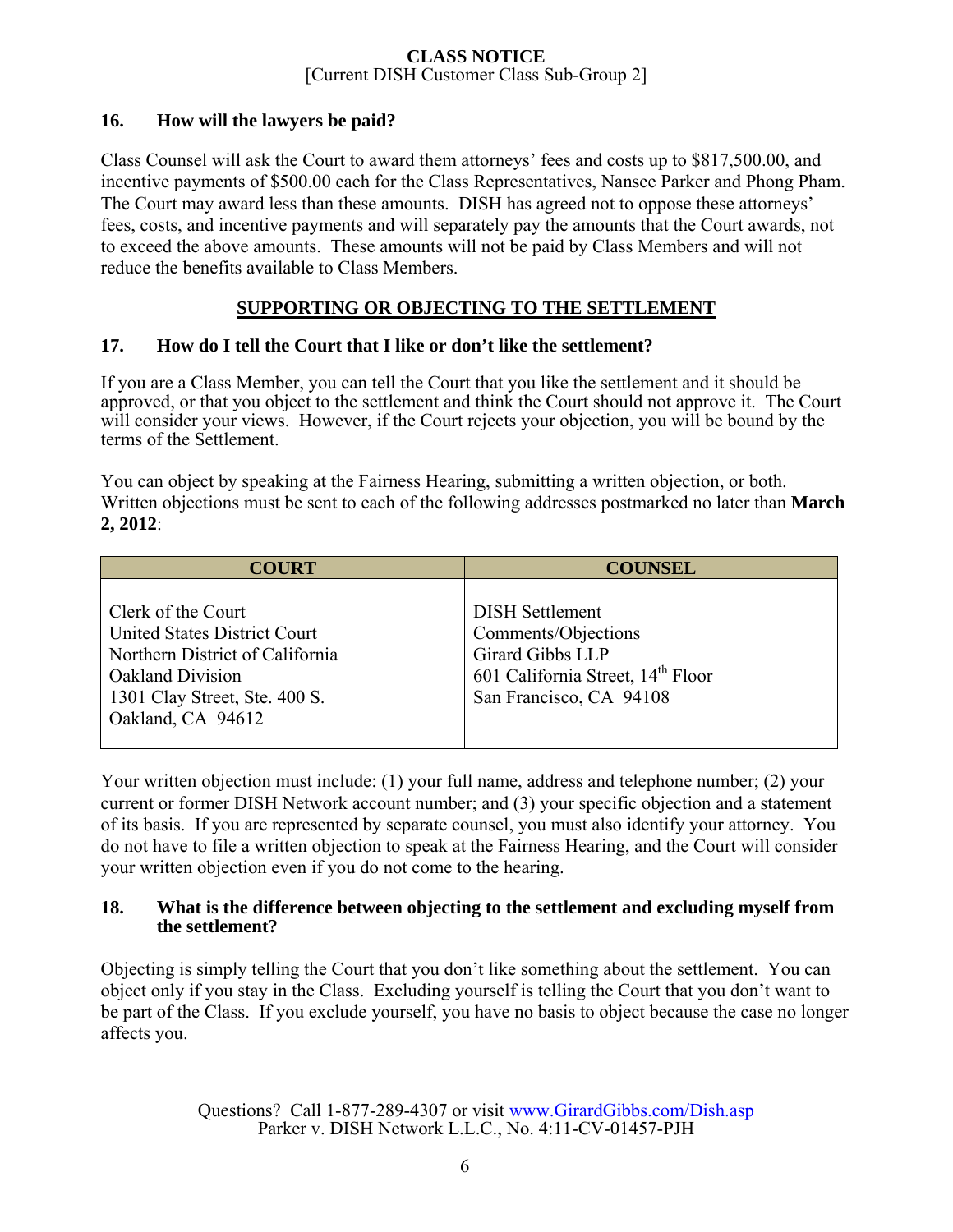## **THE FAIRNESS HEARING**

The Court will hold a Fairness Hearing to decide whether to approve the settlement. You may attend and you may speak, but you don't have to.

## **19. When and where will the Court decide whether to approve the settlement?**

The Court will hold a Fairness Hearing at the United States District Court, Northern District of California, Oakland Division, in the Honorable Phyllis J. Hamilton's courtroom, 1301 Clay Street, Courtroom 3 – 3rd Floor, Oakland, California, 94612 on March 21, 2012, at 9:00 a.m. At the hearing, the Court will consider whether the settlement is fair, reasonable, and adequate. If there are objections, the Court will consider them. The Court will also consider how much DISH should pay to Class Counsel and the Class Representatives. After the hearing, the Court will decide whether to approve the settlement. We do not know how long it will take the Court to make a decision.

## **20. Do I have to come to the hearing?**

No. Class Counsel will answer questions Judge Hamilton may have. But you are welcome to come at your own expense, even if you do not send a written objection. If you do send an objection, you don't have to come to Court to talk about it. As long as you send your written objection on time, the Court will consider it. You may also pay your own lawyer to attend the hearing, but it is not necessary.

## **21. May I speak at the hearing?**

If you do not exclude yourself from the settlement, you may speak at the Fairness Hearing. You cannot speak at the Fairness Hearing if you exclude yourself from the Class. You do not have to file a written objection to speak at the Fairness Hearing.

## **IF YOU DO NOTHING**

### **22. What happens if I do nothing at all?**

If you do nothing at all, you will not receive the full benefits available to you under the settlement. You will receive the benefit of DISH"s promise not to increase the monthly rate before January 31, 2013 as to the Price Protected Packages, but you will not receive the additional optional benefit available to you. And unless you exclude yourself, you won't be able to start, continue or be a part of any other lawsuit against DISH about the legal issues in this case, ever again.

### **GETTING MORE INFORMATION**

### **23. Are there more details about the settlement?**

This notice summarizes the proposed settlement. More details are in the Settlement Agreement, which can be reviewed at www.GirardGibbs.com/Dish.asp.

### **24. How do I get more information?**

You can get more information about this litigation and the settlement at www.GirardGibbs.com/Dish.asp. If you have questions about your legal rights or entitlements, you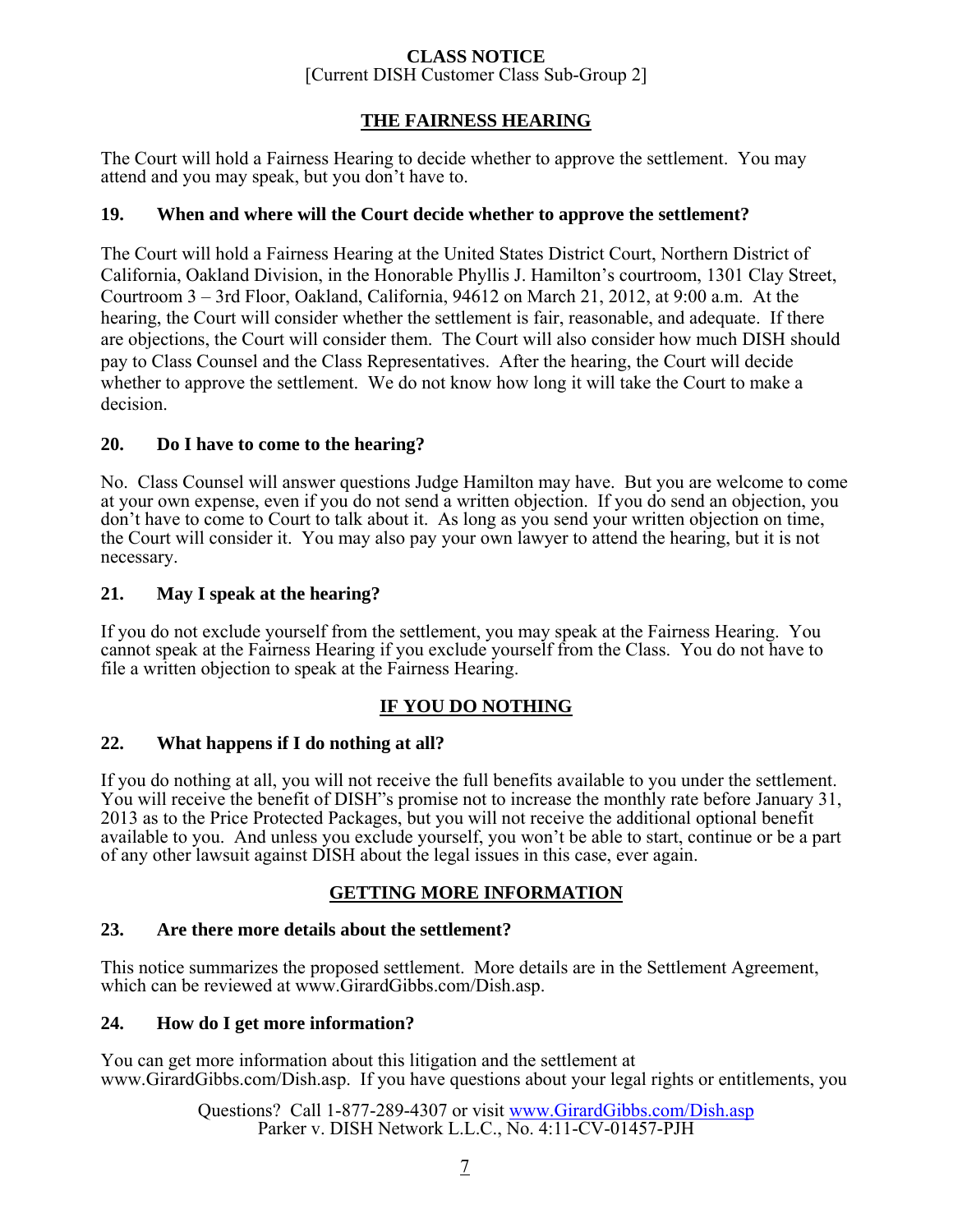may contact Class Counsel at 415-544-6281. If you have questions about the administration of your claim, you may contact DISH by calling 1-877-289-4307 or sending an e-mail to parkerdishsettlement@dish.com. Please do not contact DISH through any other e-mail address, website or telephone number about the settlement, as regular DISH Customer Service representatives will be unable to assist you with this matter.